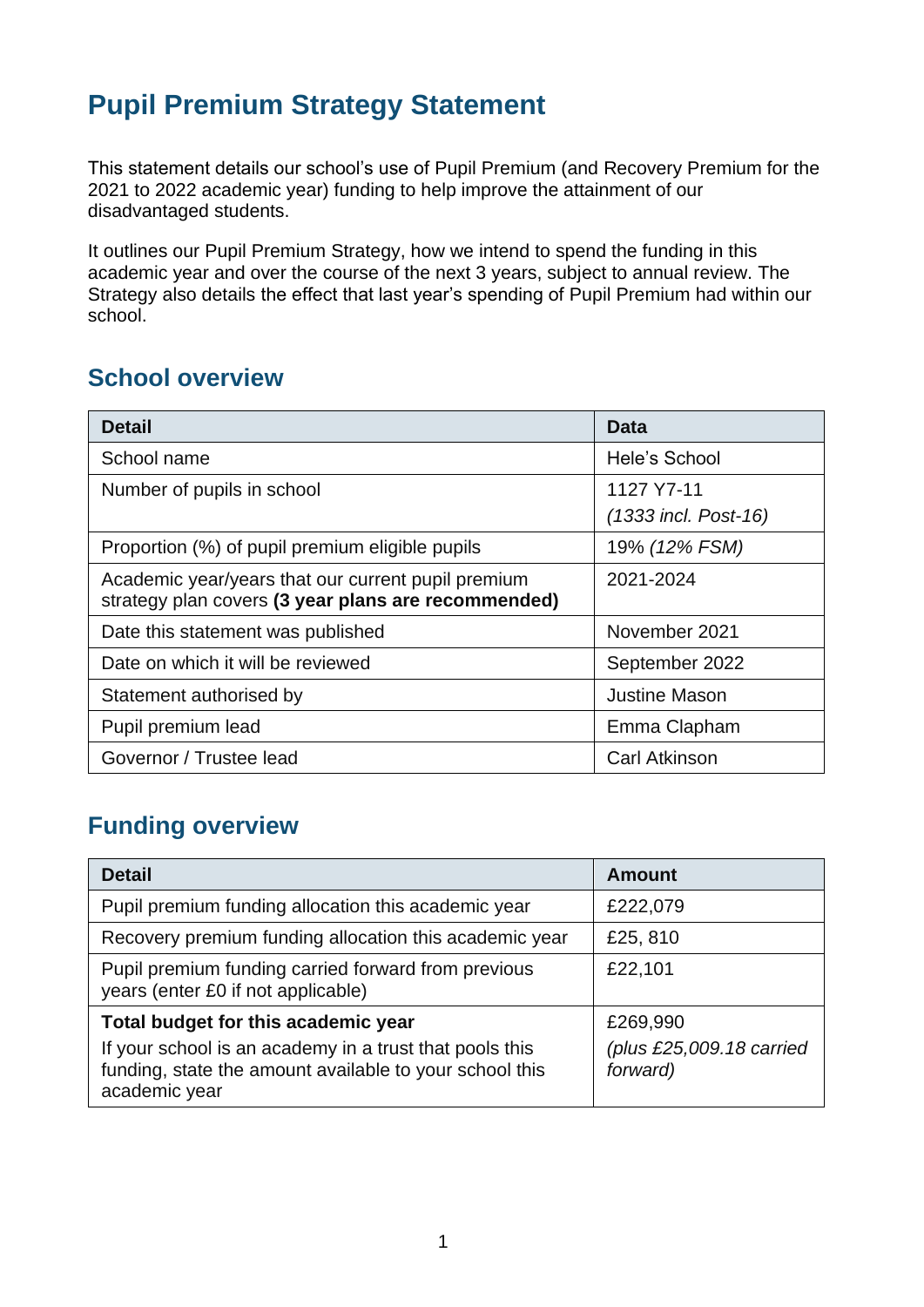## **Part A: Pupil premium strategy plan**

#### **Statement of intent**

At Hele's School, our purpose is to warm hearts and to light fires in the minds of all our students. Our ambition is to inspire confident learners who will thrive in a changing world, never fearful of taking risks and learning from mistakes made as part of their growth. We hold dear to the belief that 'people matter', and the quality of personal relationships at all levels is central to ensuring a safe, happy, caring and inclusive environment. We recognise within this that not all students have had the same experiences and we are committed to ensuring that no child is left behind socially or academically. We strive to remove any notion of low expectations for individuals or groups of students, raise lifelong aspirations for all and focus on removing barriers to learning in order to achieve excellence. Our Pupil Premium Strategy Plan aims to address the main barriers our students face and through careful planning, rigorous tracking and targeted support and intervention. In addition, we aim to provide all students with the opportunities to enjoy academic success and to fulfil their potential as socially capable adults.

#### **Principles**

- At Hele's, we are an inclusive community where we ensure that teaching and learning opportunities meet the needs of all our students.
- We ensure that provision is made for students who have additional needs or face additional barriers, e.g. students with special educational needs, students who receive or have received free school meals etc.
- In making such provision, we recognise that not all students who receive free school meals will be socially disadvantaged.
- We also recognise that not all students who are socially disadvantaged are registered or qualify for free school meals.
- We reserve the right to allocate the Pupil Premium funding to support any student or groups of students that we identify as being in need of additional support.
- Pupil Premium funding will be allocated following a needs analysis which will identify priority classes, groups or individuals.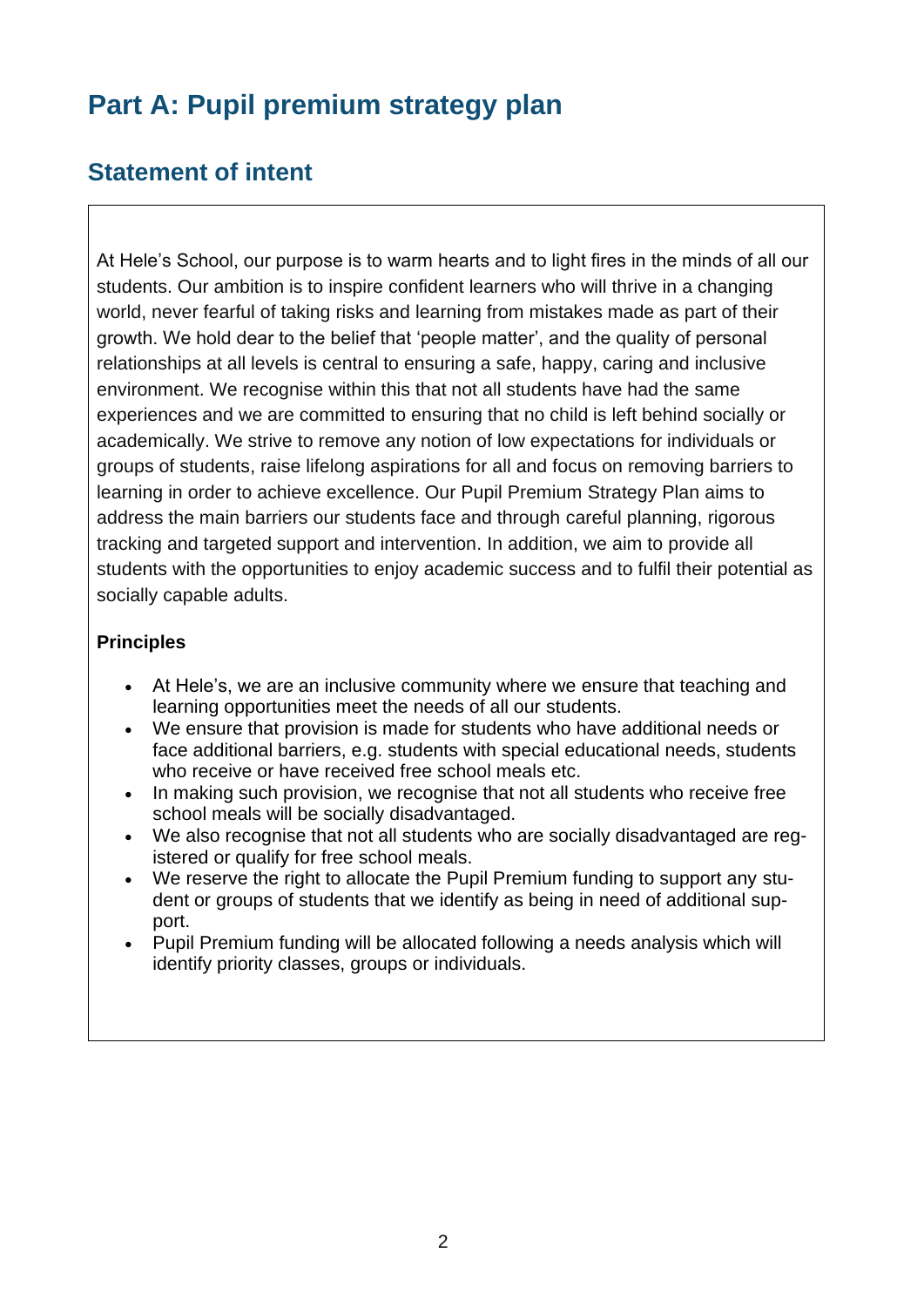## **Challenges**

This details the key challenges to achievement that we have identified among our disadvantaged pupils.

| <b>Challenge</b><br>number | <b>Detail of challenge</b>                                                                                                                                                                                                                                                                                                                                                    |
|----------------------------|-------------------------------------------------------------------------------------------------------------------------------------------------------------------------------------------------------------------------------------------------------------------------------------------------------------------------------------------------------------------------------|
| 1                          | Historical poor progress from KS2-4: Students eligible for Pupil<br>Premium funding, especially Higher Prior Attainers, identified from Key<br>Stage 2 data results, have historically made less progress nationally,<br>regionally and at Hele's School over Key Stage 3 and 4 than other<br>students.                                                                       |
| $\overline{2}$             | Literacy and numeracy skills: In general, PP students enter Year 7 at<br>Hele's with lower Key Stage 2 SATs data / teacher assessments<br>reflecting the need to develop literacy and numeracy skills further for<br>these students early in KS3. This has been exacerbated by the<br>disproportionately high impact of the COVID-19 pandemic on<br>disadvantaged youngsters. |
| 3                          | Aspiration and educational ambition: Students who are eligible for<br>Pupil Premium funding may arrive at the Hele's lacking aspiration and<br>educational ambition when compared to other students.                                                                                                                                                                          |
| $\overline{4}$             | <b>Behaviour:</b> Where standards of behaviour do not meet expectations,<br>this can have a detrimental impact on a student's academic progress.<br>We know through student voice and behaviour data that self-esteem<br>and self-regulation have been and continue to be issues affecting PP<br>students at Hele's.                                                          |
| 5                          | <b>SEND needs:</b> A high number of students who are eligible for Pupil<br>Premium, also have a range of SEND needs which can impact<br>disproportionately on their academic (and social) progress.                                                                                                                                                                           |
| 6                          | Attendance: Nationally, attendance rates for PP students are generally<br>lower than the attendance rates for others. This is reflected at Hele's.                                                                                                                                                                                                                            |
| $\overline{7}$             | Access to resources: Access to resources such as computers,<br>revision material and other learning resources, as well as engagement<br>in extra-curricular activities can be more challenging for PP students.                                                                                                                                                               |
| 8                          | <b>Emotional wellbeing &amp; safeguarding:</b> There is a significantly higher<br>proportion of disadvantaged pupils than non-disadvantaged open to<br>Social Care at any given time and general emotional wellbeing tends to<br>be lower for this cohort of students than their non-disadvantaged<br>counterparts.                                                           |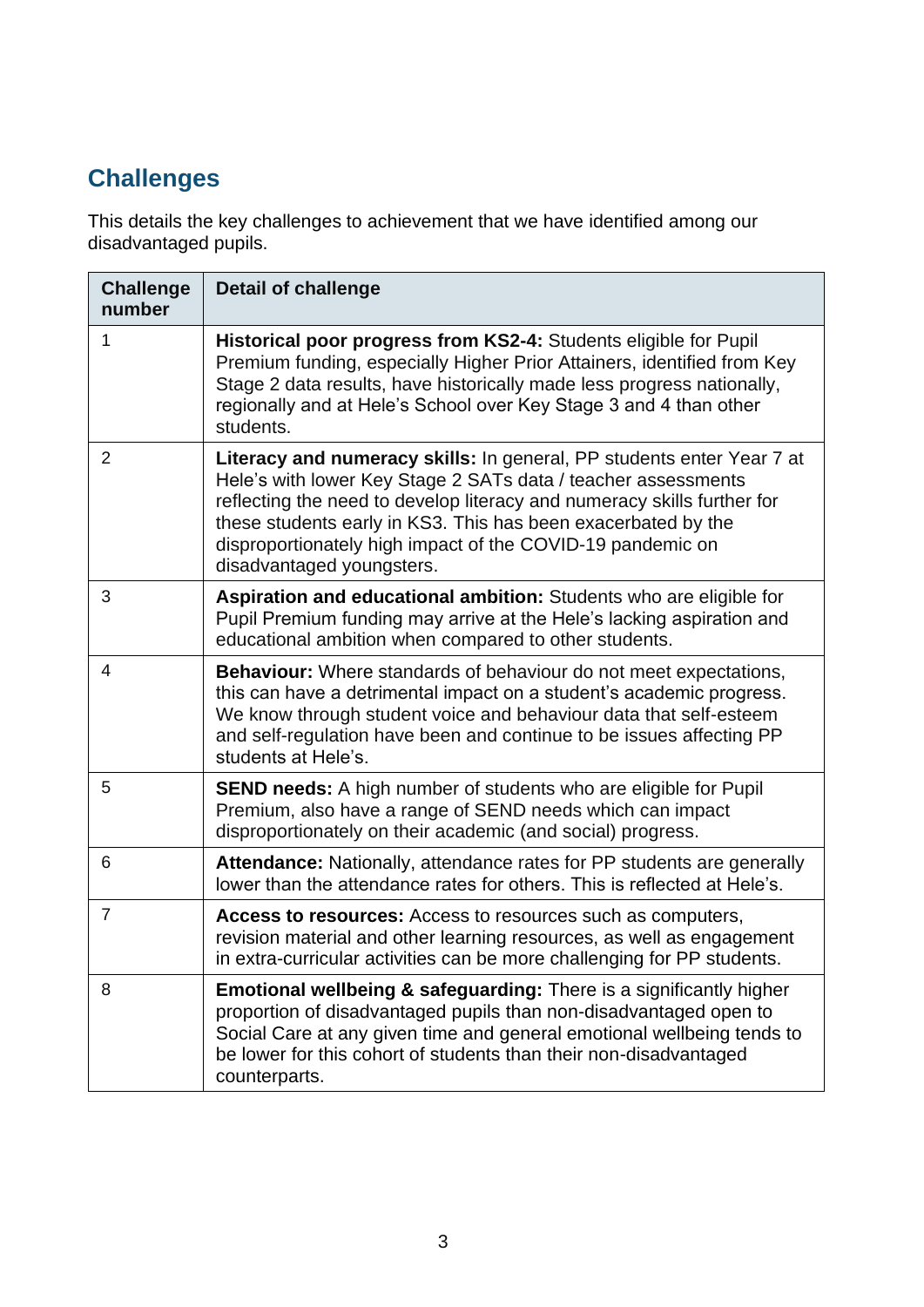### **Intended outcomes**

This explains the outcomes we are aiming for **by the end of our current strategy plan**, and how we will measure whether they have been achieved.

| <b>Intended outcome</b>                                                                                                                       | <b>Success criteria</b>                                                                                                                                                                                                                                                                                                                                                                                                                                                        |
|-----------------------------------------------------------------------------------------------------------------------------------------------|--------------------------------------------------------------------------------------------------------------------------------------------------------------------------------------------------------------------------------------------------------------------------------------------------------------------------------------------------------------------------------------------------------------------------------------------------------------------------------|
| No gap between the outcomes for<br>disadvantaged pupils and others at KS4.                                                                    | 2021-22: Current gap in both Basics and P8<br>outcomes reduces.<br>2022-23: Gap in both Basics and P8<br>outcomes continues to close<br>2023-24: Gap in both Basics and P8<br>outcomes is closed<br>N.B based on 2021 outcomes, current gap<br>is 14% Basics 4+, 26% Basics 5+. P8 gap<br>approx. $-0.5$                                                                                                                                                                       |
| Gaps in literacy and numeracy between<br>the disadvantaged pupils and others<br>closed during KS3                                             | 2021-22: Current gap reduces<br>2022-23: Gap continues to close<br>2023-24: Gap is closed                                                                                                                                                                                                                                                                                                                                                                                      |
| Disadvantaged pupils aware of the<br>options available to them and engaged in<br>activities which develop cultural capital<br>and aspiration. | 2021-22:DS students strongly encouraged<br>to participate in extra-curricular activities<br>and participation tracked & monitored.<br>Engagement in CIAG programme at each<br>transition point.<br>2022-23: All DS students engaged in at<br>least one extra-curricular activity per week.<br>No DS NEETs.<br>2023-24: All DS students engaged in at<br>least one extra-curricular activity per week<br>and actively involved in student leadership<br>opportunities and CIAG. |
| No gap in the behaviour KPIs between<br>disadvantaged pupils and others                                                                       | 2021-22: Current gap in internal and<br>external isolations and fixed term exclusions<br>reduces<br>2022-23: Gap in internal and external<br>isolations and fixed term exclusions<br>continues to close<br>2023-24: Gap in internal and external<br>isolations and fixed term exclusions is<br>closed                                                                                                                                                                          |
| Multiple vulnerabilities not stunting<br>academic and social progress of<br>disadvantaged pupils.                                             | 2021-22: Pastoral and SEN teams aware of<br>students impacted by multiple vulnerabilities<br>and systems refined to optimise outcomes<br>for these students<br>2022-23: Wider staff aware of students<br>impacted by multiple vulnerabilities and<br>systems embedded to optimise outcomes.                                                                                                                                                                                    |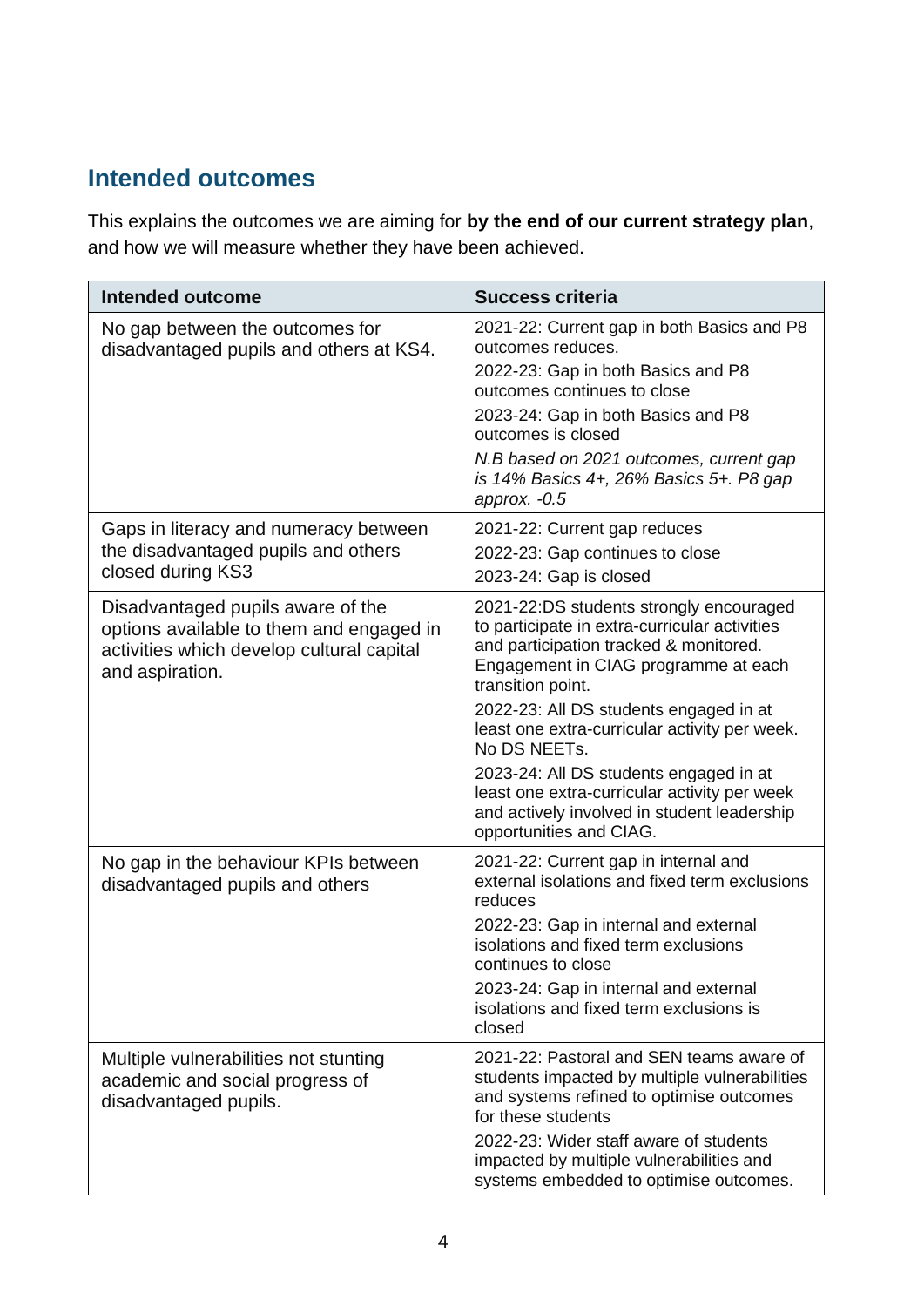|                                                                                             | 2023-24: All stakeholders aware of students<br>impacted by multiple vulnerabilities and the<br>support in place to address challenges<br>faced.                                                                                                                                                                                                                                                                                                                                                                                                      |
|---------------------------------------------------------------------------------------------|------------------------------------------------------------------------------------------------------------------------------------------------------------------------------------------------------------------------------------------------------------------------------------------------------------------------------------------------------------------------------------------------------------------------------------------------------------------------------------------------------------------------------------------------------|
| No gap in attendance rates between<br>disadvantaged pupils and others                       | 2021-22: Current gap in persistent absence<br>reduces<br>2022-23: Gap in persistent absence<br>continues to close<br>2023-24: Gap in persistent absence is<br>closed                                                                                                                                                                                                                                                                                                                                                                                 |
| Disadvantaged pupils have access to<br>resources required to be academically<br>successful. | 2021-22: Audit completed for access to<br>technology in the home and technology<br>distributed accordingly. Personal allowance<br>spend articulated to parents/carers and<br>reminders sent.<br>2022-23: Audit completed of all new<br>students (Y7 plus in-year admissions) to<br>ascertain access barriers and solutions<br>sought. Increase in uptake of personal<br>allowance spend.<br>2023-24: All DS students spending full<br>personal allowance on resources or<br>experiences which will enhance their<br>academic and social progression. |
| Disadvantaged pupils have access to<br>resources to support their emotional<br>wellbeing.   | 2021-22: PASS surveys completed by all<br>students to ascertain current wellbeing level<br>and initial interventions in place.<br>2022-23: Monitoring and evaluation of<br>interventions for all DS students and repeat<br>of PASS surveys to note improvements/lack<br>of progress.<br>2023-24: Interventions embedded with full<br>access for all DS students.                                                                                                                                                                                     |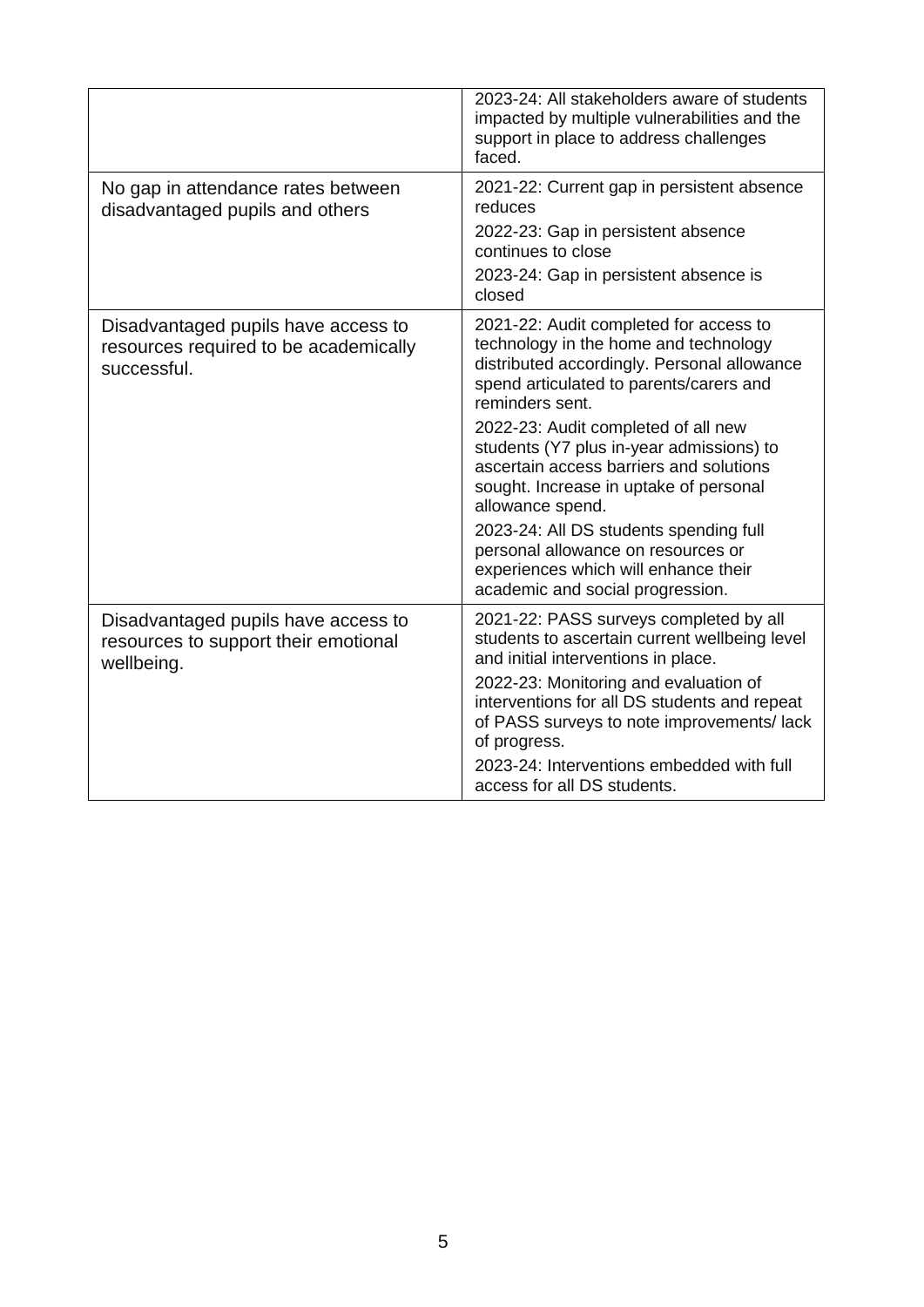### **Activity in this academic year**

This details how we intend to spend our pupil premium (and recovery premium funding) **this academic year** to address the challenges listed above.

#### **Teaching (for example, CPD, recruitment and retention)**

Budgeted cost: £ *152,927.17*

| <b>Activity</b>                                                                                                                                                                                                                                                                    | <b>Evidence that supports this</b><br>approach | <b>Challenge</b><br>number(s)<br>addressed |
|------------------------------------------------------------------------------------------------------------------------------------------------------------------------------------------------------------------------------------------------------------------------------------|------------------------------------------------|--------------------------------------------|
| Homework package<br>(ClassCharts) & associated<br>seating plan/behaviour<br>package to ensure that staff<br>at all levels are aware of all<br>sub-groups, including<br>disadvantaged students, in<br>their classes and that up to<br>date performance data is<br>always available. | Homework (EEF +5 months)                       | 1, 2, 4, 7                                 |
| Increasing use of Microsoft<br><b>Teams for Assignment</b><br>setting and feedback.<br>Embedding use of<br>GCSEPod for KS4 and 5<br>students.                                                                                                                                      | Digital Technology (EEF +4 months)             |                                            |
| Staff to set frequent and<br>meaningful homework that<br>builds on prior learning,<br>incorporates retrieval<br>practice and is interleaved<br>to support memory<br>retention.                                                                                                     |                                                |                                            |
| Teachers are provided<br>with high quality internal<br>CPD programme to further<br>develop pedagogy,<br>allowing all students,<br>especially disadvantaged<br>students, to meet or<br>exceed expected levels of<br>progress.                                                       | Feedback (EEF + 8 months)                      | 1, 3                                       |
| Teachers can access<br>external subject-specific<br>or domain-specific CPD<br>which will advance<br>progress for students                                                                                                                                                          | N/A                                            | 1, 3                                       |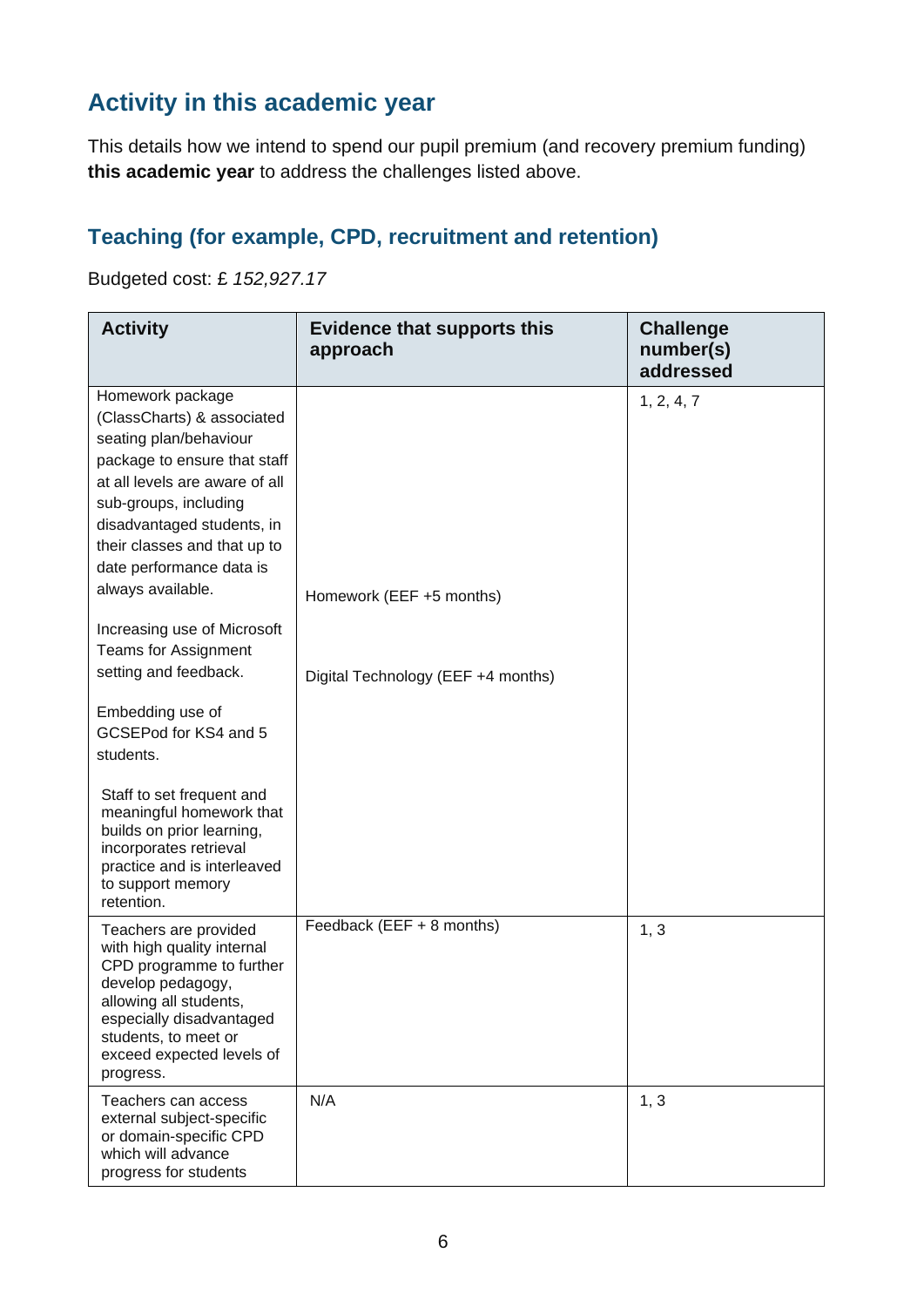| Develop positive<br>behaviour management<br>techniques which focus on<br>building relationships with<br>students, particularly<br>those from disadvantaged<br>backgrounds to maximise<br>learning time for all<br>students | Behaviour Interventions (EEF +3 months) | <b>Behaviour Interventions</b><br>(EEF +3 months) |
|----------------------------------------------------------------------------------------------------------------------------------------------------------------------------------------------------------------------------|-----------------------------------------|---------------------------------------------------|
| Trauma-Informed Schools<br>training for whole-staff to<br>build on positive<br>behaviour management<br>system.                                                                                                             | Behaviour Interventions (EEF +3 months) | <b>Behaviour Interventions</b><br>(EEF +3 months) |
| Increase staff<br>understanding of multiple<br>vulnerabilities and using<br>Achievement for All<br>coaching programme,<br>increase communication<br>between pastoral teams,<br>SEN department and PP<br>leads.             | Feedback (EEF +8 months)                | 1, 2, 5                                           |

#### **Targeted academic support (for example, tutoring, one-to-one support structured interventions)**

Budgeted cost: £ 66,533.83

| <b>Activity</b>                                                                                                           | <b>Evidence that supports this</b><br>approach                                                                                                   | <b>Challenge</b><br>number(s)<br>addressed |
|---------------------------------------------------------------------------------------------------------------------------|--------------------------------------------------------------------------------------------------------------------------------------------------|--------------------------------------------|
| Y11 maths/English 1:1 /<br>small group tutoring                                                                           | One to one tuition (EEF $+$ 5 months)<br>Small group tuition (+4 months)                                                                         | 1, 3                                       |
| Y11 maths/English tutor<br>time intervention sessions<br>include a significant<br>proportion of<br>disadvantaged students | One to one tuition (EEF $+5$ months)<br>Small group tuition (+4 months)                                                                          | 1, 3, 6                                    |
| Y11 Easter School                                                                                                         | Small group tuition (+4 months)<br>Outdoor adventure learning (unclear)<br>Social & emotional learning (+4 months)<br>Summer schools )+3 months) | 1,3,6,7,8                                  |
| Y 9 & 10 maths/English<br>small group tutoring<br>through NTP                                                             | Small group tuition (+4 months)                                                                                                                  | 1, 2, 3, 6                                 |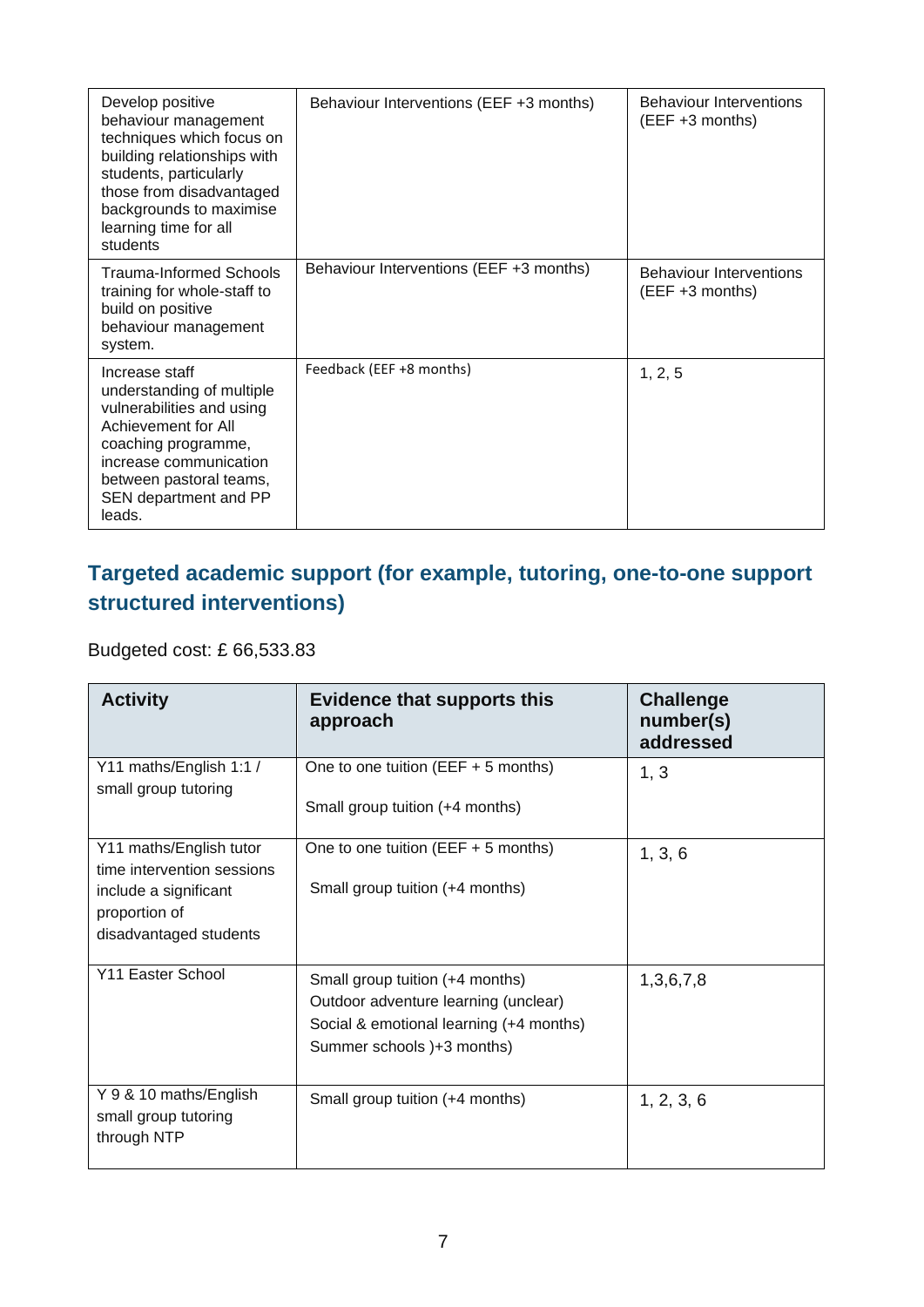| Y7 & 8 maths/English 1:1 /<br>small group tutoring                                                                                   | One to one tuition (EEF $+5$ months)            | 1, 2, 3, 6     |
|--------------------------------------------------------------------------------------------------------------------------------------|-------------------------------------------------|----------------|
|                                                                                                                                      | Small group tuition (+4 months)                 |                |
|                                                                                                                                      | Reading comprehension strategies (+6<br>months) |                |
|                                                                                                                                      | Phonics (+5 months)                             |                |
| Y7 & 8 nurture groups for                                                                                                            | Reducing class sizes (+2 months)                | 1, 2, 4, 5, 8  |
| English                                                                                                                              | Reading comprehension strategies (+6<br>months) |                |
|                                                                                                                                      | Phonics (+5 months)                             |                |
| Learn & Grow / Study Café                                                                                                            | Peer tutoring (+5 months)                       | 1, 2, 3, 6, 7  |
| group tuition (all years)                                                                                                            | Extending school time (+3 months)               |                |
| LSA in class and<br>intervention support                                                                                             | Teaching Assistant Interventions (+4<br>months) | 1, 2, 4, 5, 7  |
| <b>Provision of GCSE</b><br><b>Revision Guides to</b><br>Y9/10/11 students, along<br>with guidance on how to<br>effectively use them | n/a                                             | $\overline{7}$ |
| Purchase of subscriptions<br>to educational and<br>emotional wellbeing<br>resources eg. Kooth,<br>Twinkl, BossMaths                  | Social & emotional learning (+4 months)         | 3, 7, 8        |

### **Wider strategies (for example, related to attendance, behaviour, wellbeing)**

Budgeted cost: £ *66,562.55*

| <b>Activity</b>                                                                                                                                                                                   | <b>Evidence that supports this</b><br>approach | <b>Challenge</b><br>number(s)<br>addressed |
|---------------------------------------------------------------------------------------------------------------------------------------------------------------------------------------------------|------------------------------------------------|--------------------------------------------|
| Implementation of the<br>Achievement for All<br>Schools Programme -<br>leadership development<br>and coaching and staff<br>training around SEN/PP<br>crossover                                    | n/a                                            | 3, 5, 6                                    |
| Humanutopia - Who Am<br>I? social impact day (full<br>Y9 cohort), followed by<br>Heroes training and 5Live<br>day for all PP students<br>plus others, working with<br>Y5 students across<br>WeST. | Social & emotional learning (+4 months)        | 3, 4, 6, 8                                 |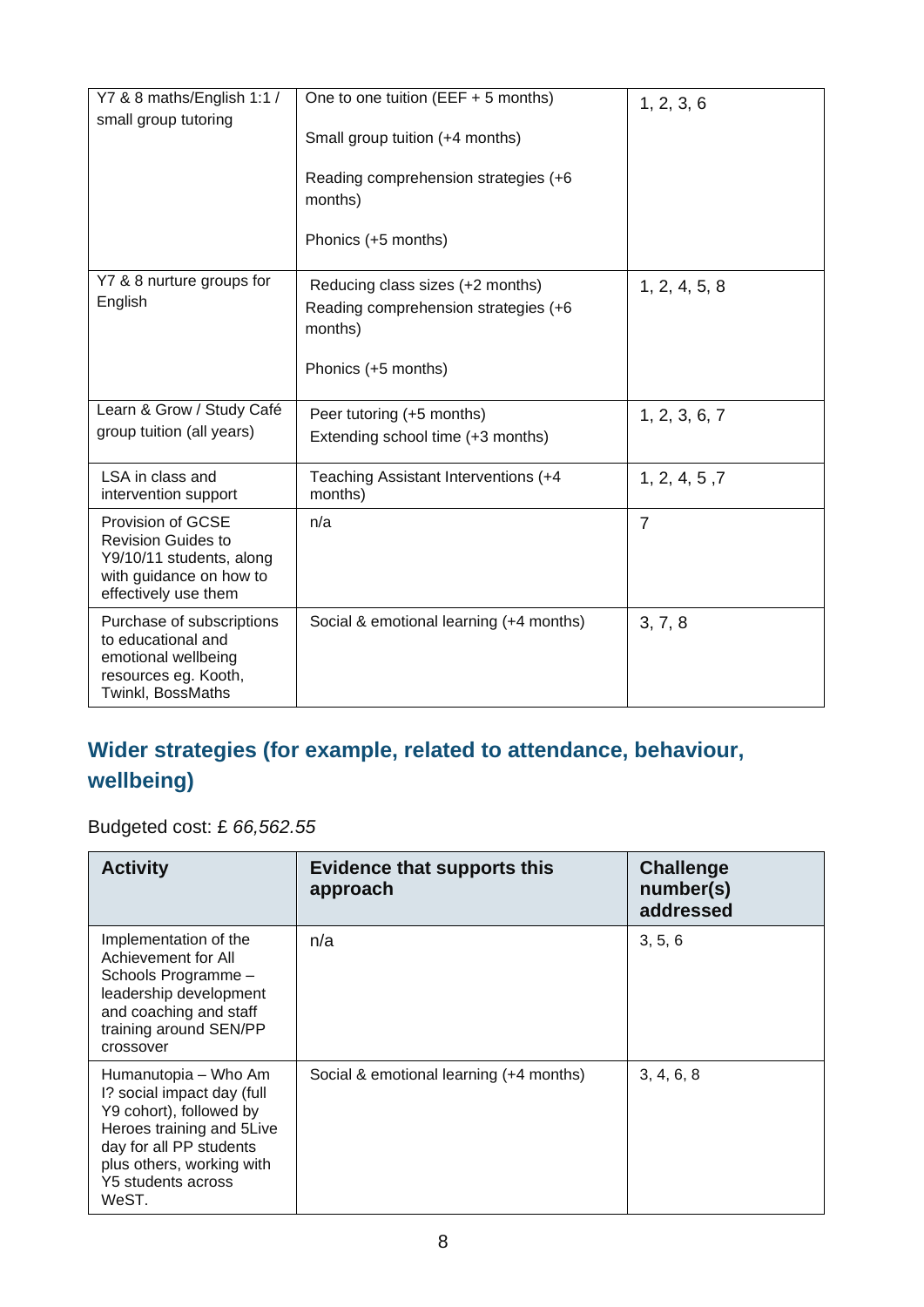| Breakfast Club - food and<br>equipment provision, with<br>focus on healthy eating<br>and family dining to<br>provide a nurturing start to<br>the day and opportunity to<br>discuss emerging barriers.                                                | Social & emotional learning (+4 months)<br>Mentoring (+2 months)                                  | 7,8            |
|------------------------------------------------------------------------------------------------------------------------------------------------------------------------------------------------------------------------------------------------------|---------------------------------------------------------------------------------------------------|----------------|
| Personal allowance per<br>pupil x £150                                                                                                                                                                                                               | Aspiration interventions (unclear)                                                                | 3, 6, 7, 8     |
| Intense focus on<br>attendance for<br>disadvantaged cohort in<br>all years through<br>increased EWO time and<br>greater parental<br>engagement                                                                                                       | Parental engagement (+4 months)                                                                   | 3, 6, 8        |
| Pre-release of all Parents<br>Evening and Tutor<br>Evening appointments, as<br>well as Aspirations Week<br>bookings to<br>disadvantaged students                                                                                                     | Parental engagement (+4 months)<br>Arts participation (+3 months)<br>Physical activity (+1 month) | 6, 7, 8        |
| Provision of Super 6<br>equipment for<br>disadvantaged students                                                                                                                                                                                      | n/a                                                                                               | $\overline{7}$ |
| Purchase of food<br>ingredients/tech<br>equipment (Y7&8 plus<br>Hospitality/D&T GCSE<br>students)                                                                                                                                                    | n/a                                                                                               | $\overline{7}$ |
| Maximise learning time for<br>all students, particularly<br>disadvantaged students,<br>through improved<br>behaviour systems and a<br>focus on restorative<br>practice: Pivotal Behaviour<br>Curriculum                                              | Behaviour Interventions (+4 months)                                                               | 3, 4           |
| Audit participation of PP<br>students in organised<br>extra-curricular activities<br>and look to increase<br>participation rates to a<br>minimum of one organised<br>activity per child per week                                                     | Extending school time (+3 months)<br>Physical activity (+1 month)                                 | 3, 4, 6, 7, 8  |
| Bespoke timetabling to<br>respond to individual<br>needs, featuring, where<br>appropriate, access to<br>alternative provision or<br>therapeutic support,<br>particularly for those<br>where school-based<br>interventions have been<br>unsuccessful. | Individualised instruction (+4 months)                                                            | 3, 6, 7, 8     |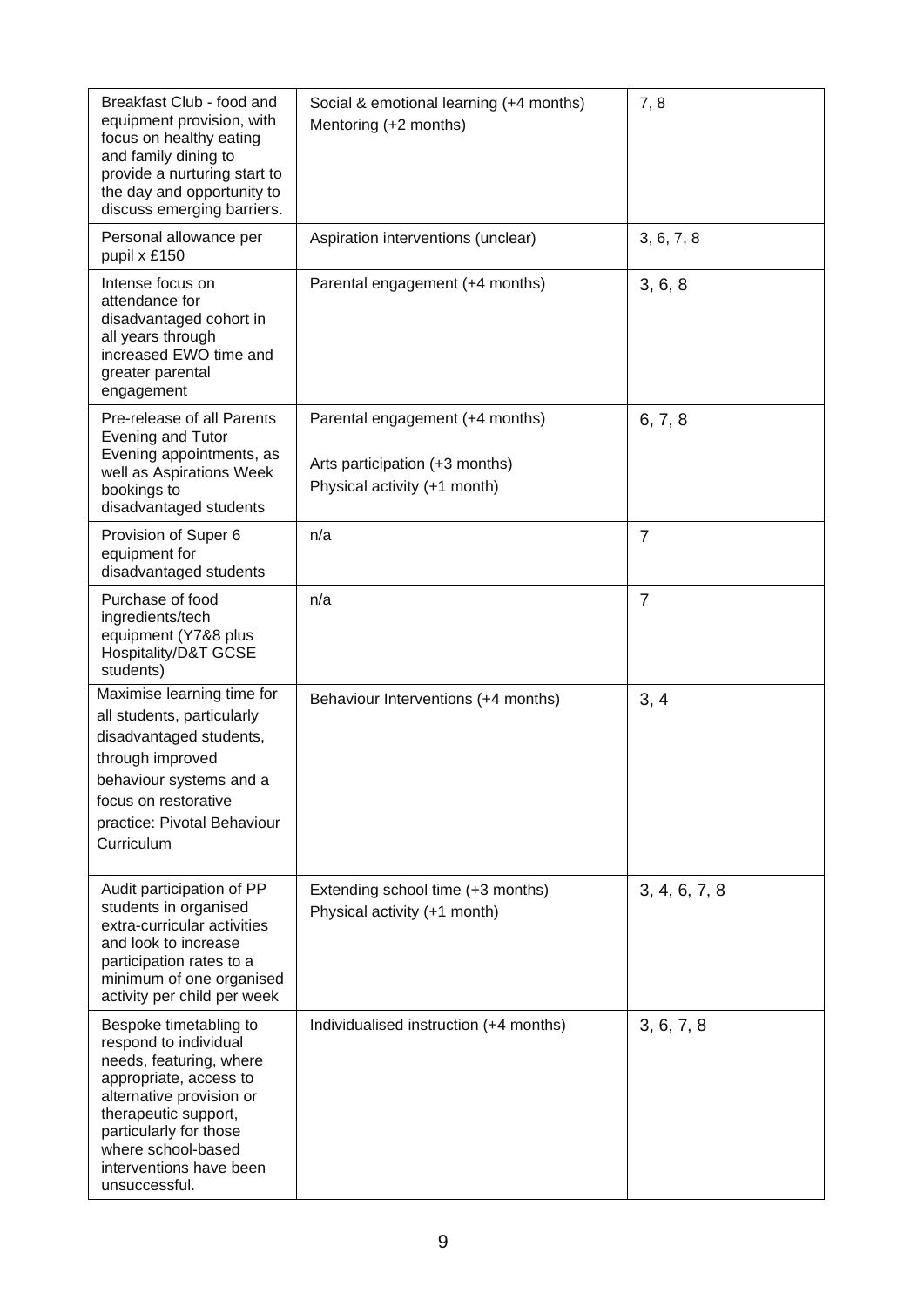| CPA practitioner to<br>provide individual and<br>small-group interventions<br>around social and<br>emotional wellbeing.                                                                                                                                                                                                                                                                              | Arts participation (+3 months)                                   | 3, 4, 7, 8 |
|------------------------------------------------------------------------------------------------------------------------------------------------------------------------------------------------------------------------------------------------------------------------------------------------------------------------------------------------------------------------------------------------------|------------------------------------------------------------------|------------|
| <b>Pastoral Support</b><br>Managers providing<br>bespoke workshops<br>around aspects of social<br>and emotional wellbeing                                                                                                                                                                                                                                                                            | Social & emotional learning (+4 months)<br>Mentoring (+2 months) | 3, 4, 7, 8 |
| Enhanced CIAG - All Y11<br>PP students receive<br>additional careers guidance<br>through CTSW and are<br>supported 1:1 by VY where<br>appropriate. Y10 and 9 PP<br>students are seen earlier<br>than the rest of the cohort<br>to increase lead in time.<br>All PP students are<br>supported to acquire a<br><b>Work Experience</b><br>placement to increase<br>aspiration and ensure<br>engagement. | Aspiration interventions (unclear)<br>Feedback (+6 months)       | 3, 7, 8    |
|                                                                                                                                                                                                                                                                                                                                                                                                      |                                                                  |            |

### **Total budgeted cost: £ 28,602.55**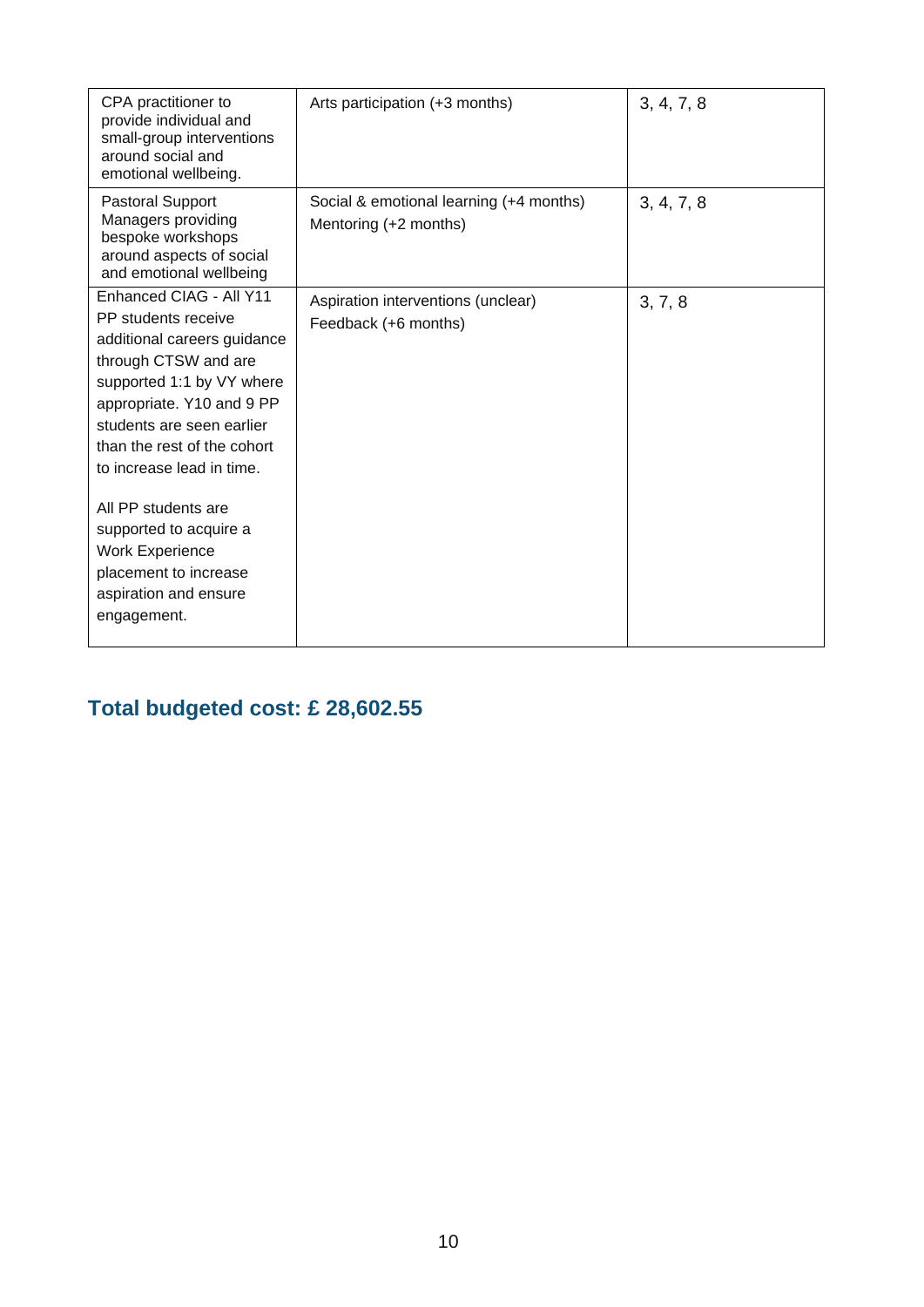## **Part B: Review of outcomes in the previous academic year**

#### **Pupil premium strategy outcomes**

This details the impact that our pupil premium activity had on pupils in the 2020 to 2021 academic year.

*Due to COVID-19, performance measures have not been published for 2020 to 2021, and 2020 to 2021 results will not be used to hold schools to account. Given this, please point to any other pupil evaluations undertaken during the 2020 to 2021 academic year, for example, standardised teacher administered tests or diagnostic assessments such as rubrics or scales.*

*If last year marked the end of a previous pupil premium strategy plan, what is your assessment of how successfully the intended outcomes of that plan were met?*

#### **Externally provided programmes**

*Please include the names of any non-DfE programmes that you purchased in the previous academic year. This will help the Department for Education identify which ones are popular in England*

| <b>Programme</b>                       | <b>Provider</b>                    |
|----------------------------------------|------------------------------------|
| Who Am I?; Heroes Training; 5Live      | Humanutopia                        |
| Achievement for All Coaching Programme | Achievement for All                |
| <b>Pivotal Education</b>               | <b>Crisis Prevention Institute</b> |

### **Service pupil premium funding (optional)**

*For schools that receive this funding, you may wish to provide the following information:* 

| <b>Measure</b>                                                                 | <b>Details</b>                                                                                                                                                                                                                                                                                                                                                                                                                                                    |
|--------------------------------------------------------------------------------|-------------------------------------------------------------------------------------------------------------------------------------------------------------------------------------------------------------------------------------------------------------------------------------------------------------------------------------------------------------------------------------------------------------------------------------------------------------------|
| How did you spend your service pupil<br>premium allocation last academic year? | According to the Armed Forces Covenant,<br>the Services Pupil Premium is there for<br>schools to provide mainly pastoral support<br>for service children. This is exactly how we<br>deploy our Services Pupil Premium -<br>training and support for our Heads of Year<br>and Pastoral Support Managers, as well as<br>additional training for our tutors, helping<br>them to know every child within their tutor<br>group and support their individual needs. All |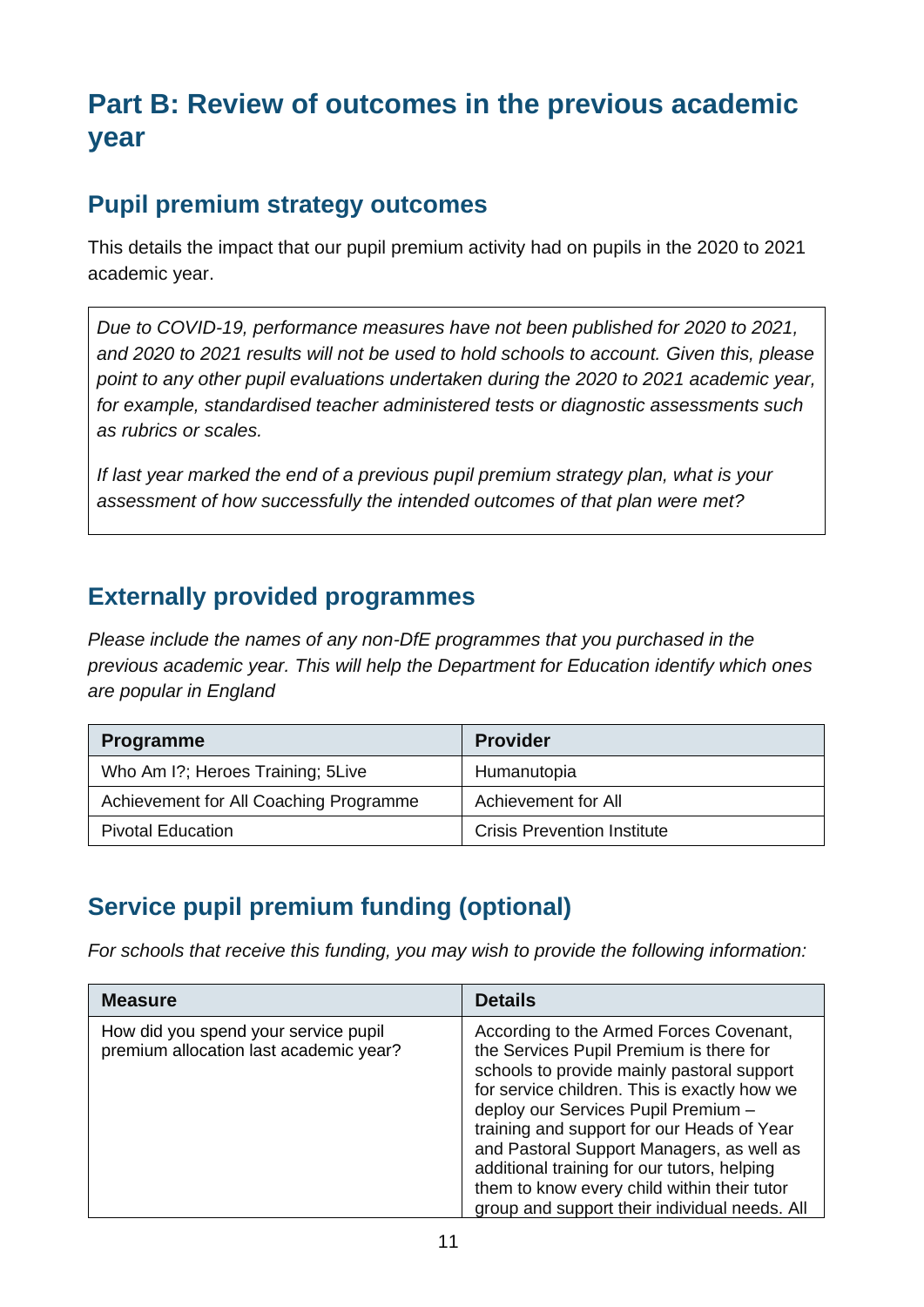|                                                                                   | Services students have access to enhanced<br>pastoral support through our Student<br>Services, with aspects such as priority<br>waiting lists for school counselling,<br>increased opportunities to work with the<br>Head of Year and greater frequency of<br>Careers Interviews to aid transition between<br>phases. Many Services students and their<br>families make use of these additional<br>opportunities.                                                                                                                                                                                                                                                                                                                                                                                                                                                   |
|-----------------------------------------------------------------------------------|---------------------------------------------------------------------------------------------------------------------------------------------------------------------------------------------------------------------------------------------------------------------------------------------------------------------------------------------------------------------------------------------------------------------------------------------------------------------------------------------------------------------------------------------------------------------------------------------------------------------------------------------------------------------------------------------------------------------------------------------------------------------------------------------------------------------------------------------------------------------|
| What was the impact of that spending on<br>service pupil premium eligible pupils? | In terms of outcomes, the results for<br>Services students were broadly in line with<br>the rest of the cohort. In the Basics measure<br>of English and maths, 70% of Services<br>students achieved a grade 4, in contrast to<br>78% of non-Services students. At grade 5,<br>there was only a 1% difference, with<br>Services and non-Services achieving 55%<br>and 56% respectively. 100% of last year's<br>Service students went on to Education,<br>Employment or Training. Whilst no<br>quantitative data can confirm whether this<br>was as a result of enhanced pastoral<br>support, Student Voice from the end of Y11<br>would suggest the enhanced support<br>received was a key factor in reducing<br>anxiety and in turn, increasing outcomes,<br>both academically in terms of GCSE<br>outcomes and pastorally in terms of<br>attendance and behaviour. |